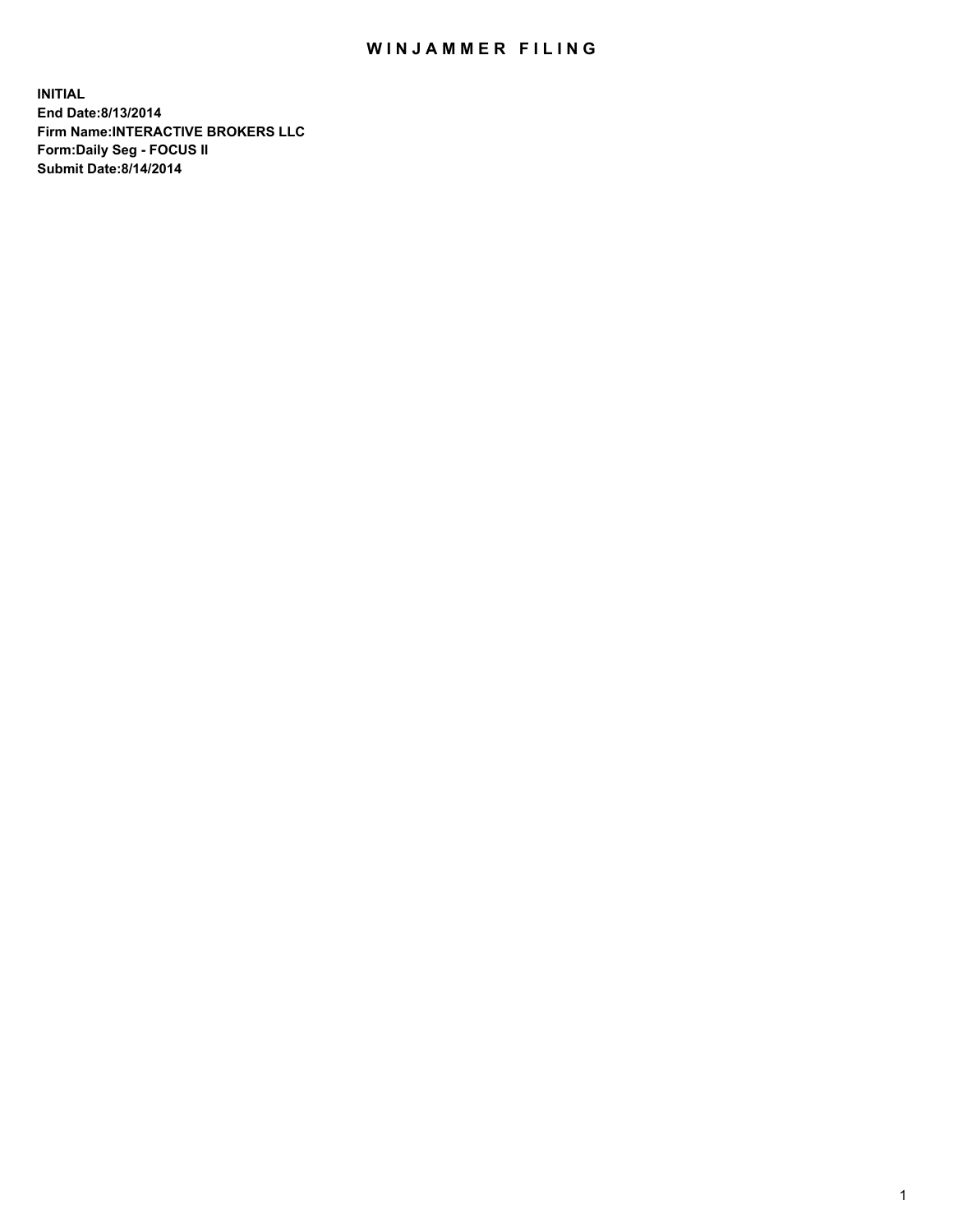## **INITIAL End Date:8/13/2014 Firm Name:INTERACTIVE BROKERS LLC Form:Daily Seg - FOCUS II Submit Date:8/14/2014 Daily Segregation - Cover Page**

| Name of Company<br><b>Contact Name</b><br><b>Contact Phone Number</b><br><b>Contact Email Address</b>    | <b>INTERACTIVE BROKERS LLC</b><br><b>Michael Ellman</b><br>203-422-8926<br>mellman@interactivebrokers.co<br>$m$ |
|----------------------------------------------------------------------------------------------------------|-----------------------------------------------------------------------------------------------------------------|
| FCM's Customer Segregated Funds Residual Interest Target (choose one):<br>a. Minimum dollar amount: ; or | $\overline{\mathbf{0}}$                                                                                         |
| b. Minimum percentage of customer segregated funds required:% ; or                                       | 0                                                                                                               |
| c. Dollar amount range between: and; or                                                                  | 155,000,000 245,000,000                                                                                         |
| d. Percentage range of customer segregated funds required between:% and%.                                | 0 <sub>0</sub>                                                                                                  |
| FCM's Customer Secured Amount Funds Residual Interest Target (choose one):                               |                                                                                                                 |
| a. Minimum dollar amount: ; or                                                                           | $\overline{\mathbf{0}}$                                                                                         |
| b. Minimum percentage of customer secured funds required:% ; or                                          | 0                                                                                                               |
| c. Dollar amount range between: and; or                                                                  | 80,000,000 120,000,000                                                                                          |
| d. Percentage range of customer secured funds required between:% and%.                                   | 0 <sub>0</sub>                                                                                                  |
| FCM's Cleared Swaps Customer Collateral Residual Interest Target (choose one):                           |                                                                                                                 |
| a. Minimum dollar amount: ; or                                                                           | $\overline{\mathbf{0}}$                                                                                         |
| b. Minimum percentage of cleared swaps customer collateral required:% ; or                               | $\overline{\mathbf{0}}$                                                                                         |
| c. Dollar amount range between: and; or                                                                  | 0 <sub>0</sub>                                                                                                  |
| d. Percentage range of cleared swaps customer collateral required between:% and%.                        | 0 <sub>0</sub>                                                                                                  |
| Current ANC:on                                                                                           | 2,450,553,921 13-AUG-2014                                                                                       |
| <b>Broker Dealer Minimum</b>                                                                             | 344,818,120                                                                                                     |
| Debit/Deficit - CustomersCurrent AmountGross Amount                                                      |                                                                                                                 |
| Domestic Debit/Deficit                                                                                   | 3,195,461                                                                                                       |
| Foreign Debit/Deficit                                                                                    | 2,604,559 0                                                                                                     |
| Debit/Deficit - Non CustomersCurrent AmountGross Amount                                                  |                                                                                                                 |
| Domestic Debit/Deficit                                                                                   | 0 <sub>0</sub>                                                                                                  |
| Foreign Debit/Deficit                                                                                    | 0 <sub>0</sub>                                                                                                  |
| Proprietary Profit/Loss                                                                                  |                                                                                                                 |
| Domestic Profit/Loss                                                                                     | $\overline{\mathbf{0}}$                                                                                         |
| Foreign Profit/Loss                                                                                      | $\underline{\mathbf{0}}$                                                                                        |
| Proprietary Open Trade Equity<br>Domestic OTE                                                            |                                                                                                                 |
|                                                                                                          | <u>0</u>                                                                                                        |
| Foreign OTE<br><b>SPAN</b>                                                                               | <u>0</u>                                                                                                        |
| <b>Customer SPAN Calculation</b>                                                                         | 1,101,629,961                                                                                                   |
| Non-Customer SPAN Calcualation                                                                           | 14,105,934                                                                                                      |
| Proprietary Capital Charges                                                                              | <u>0</u>                                                                                                        |
| Minimum Dollar Amount Requirement                                                                        | 20,000,000 [7465]                                                                                               |
| Other NFA Dollar Amount Requirement                                                                      | 21,496,408 [7475]                                                                                               |
|                                                                                                          |                                                                                                                 |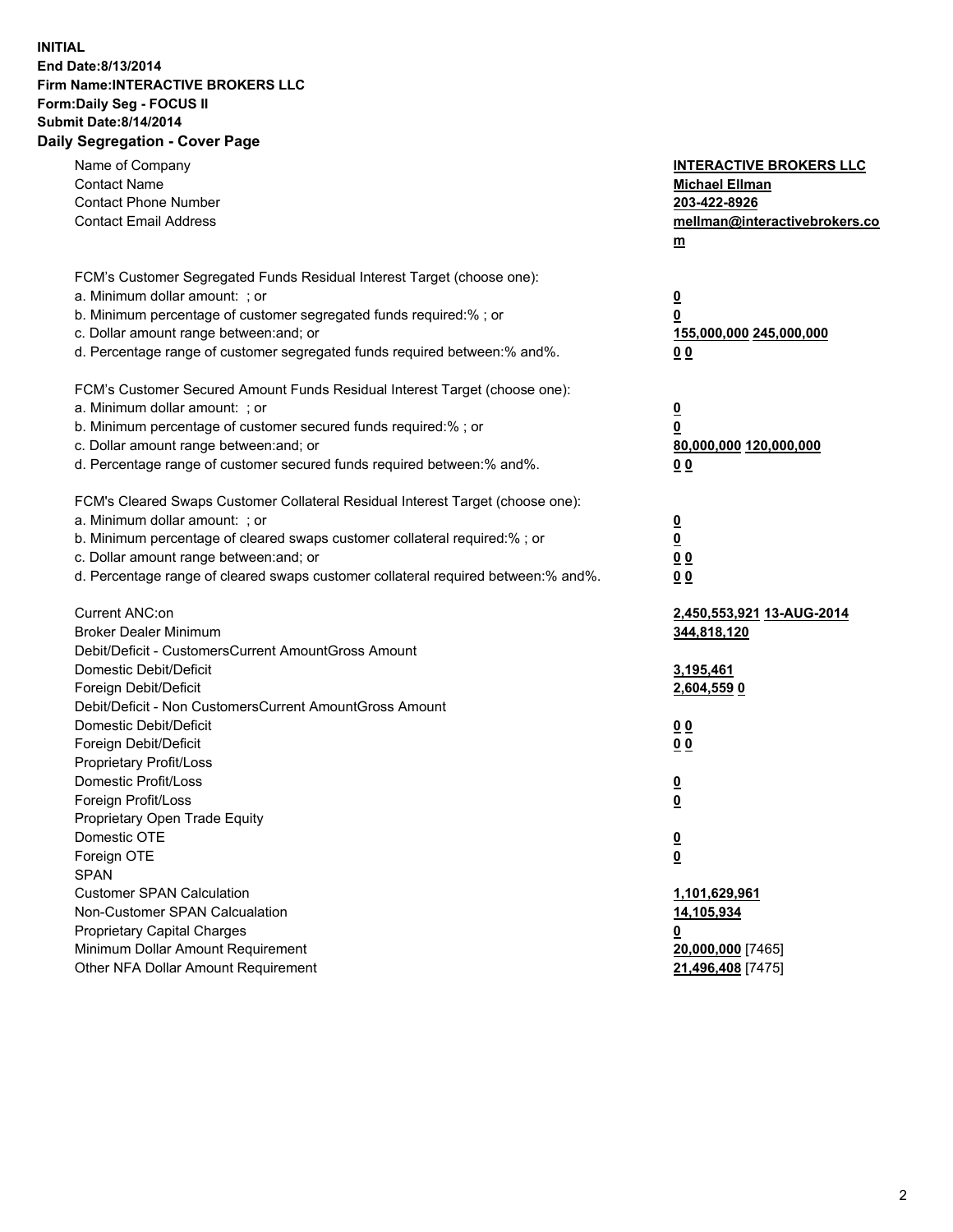## **INITIAL End Date:8/13/2014 Firm Name:INTERACTIVE BROKERS LLC Form:Daily Seg - FOCUS II Submit Date:8/14/2014 Daily Segregation - Secured Amounts**

|                | Daily Jegregation - Jeculed Aniounts                                                                       |                                   |
|----------------|------------------------------------------------------------------------------------------------------------|-----------------------------------|
|                | Foreign Futures and Foreign Options Secured Amounts                                                        |                                   |
|                | Amount required to be set aside pursuant to law, rule or regulation of a foreign                           | $0$ [7305]                        |
|                | government or a rule of a self-regulatory organization authorized thereunder                               |                                   |
| 1.             | Net ledger balance - Foreign Futures and Foreign Option Trading - All Customers                            |                                   |
|                | A. Cash                                                                                                    | 317,763,199 [7315]                |
|                | B. Securities (at market)                                                                                  | 0 [7317]                          |
| 2.             | Net unrealized profit (loss) in open futures contracts traded on a foreign board of trade                  | -4,309,536 [7325]                 |
| 3.             | Exchange traded options                                                                                    |                                   |
|                | a. Market value of open option contracts purchased on a foreign board of trade                             | 87,718 [7335]                     |
|                | b. Market value of open contracts granted (sold) on a foreign board of trade                               | -107,399 [7337]                   |
| 4.             | Net equity (deficit) (add lines 1.2. and 3.)                                                               | 313,433,982 [7345]                |
| 5.             | Account liquidating to a deficit and account with a debit balances - gross amount                          | 2,604,559 [7351]                  |
|                | Less: amount offset by customer owned securities                                                           | 0 [7352] 2,604,559 [7354]         |
| 6.             | Amount required to be set aside as the secured amount - Net Liquidating Equity                             | 316,038,541 [7355]                |
|                | Method (add lines 4 and 5)                                                                                 |                                   |
| 7.             | Greater of amount required to be set aside pursuant to foreign jurisdiction (above) or line                | 316,038,541 [7360]                |
|                | 6.                                                                                                         |                                   |
|                | FUNDS DEPOSITED IN SEPARATE REGULATION 30.7 ACCOUNTS                                                       |                                   |
| $\mathbf{1}$ . | Cash in banks                                                                                              |                                   |
|                | A. Banks located in the United States                                                                      | 329,883,383 [7500]                |
|                | B. Other banks qualified under Regulation 30.7                                                             | 0 [7520] 329,883,383 [7530]       |
| 2.             | Securities                                                                                                 |                                   |
|                | A. In safekeeping with banks located in the United States                                                  | $0$ [7540]                        |
|                | B. In safekeeping with other banks qualified under Regulation 30.7                                         | 0 [7560] 0 [7570]                 |
| 3.             | Equities with registered futures commission merchants                                                      |                                   |
|                | A. Cash                                                                                                    | $0$ [7580]                        |
|                | <b>B.</b> Securities                                                                                       | $0$ [7590]                        |
|                | C. Unrealized gain (loss) on open futures contracts                                                        | $0$ [7600]                        |
|                | D. Value of long option contracts                                                                          | $0$ [7610]                        |
|                | E. Value of short option contracts                                                                         | 0 [7615] 0 [7620]                 |
| 4.             | Amounts held by clearing organizations of foreign boards of trade                                          |                                   |
|                | A. Cash                                                                                                    | $0$ [7640]                        |
|                | <b>B.</b> Securities                                                                                       | $0$ [7650]                        |
|                | C. Amount due to (from) clearing organization - daily variation                                            | $0$ [7660]                        |
|                | D. Value of long option contracts                                                                          | $0$ [7670]                        |
|                | E. Value of short option contracts                                                                         | 0 [7675] 0 [7680]                 |
| 5.             | Amounts held by members of foreign boards of trade                                                         |                                   |
|                | A. Cash                                                                                                    | 87,943,319 [7700]                 |
|                | <b>B.</b> Securities                                                                                       | $0$ [7710]                        |
|                | C. Unrealized gain (loss) on open futures contracts                                                        | -1,147,751 [7720]                 |
|                | D. Value of long option contracts                                                                          | 87,721 [7730]                     |
|                | E. Value of short option contracts                                                                         | -107,402 [7735] 86,775,887 [7740] |
| 6.             | Amounts with other depositories designated by a foreign board of trade                                     | $0$ [7760]                        |
| 7.             | Segregated funds on hand                                                                                   | $0$ [7765]                        |
| 8.             | Total funds in separate section 30.7 accounts                                                              | 416,659,270 [7770]                |
| 9.             | Excess (deficiency) Set Aside for Secured Amount (subtract line 7 Secured Statement<br>Page 1 from Line 8) | 100,620,729 [7380]                |
| 10.            | Management Target Amount for Excess funds in separate section 30.7 accounts                                | 80,000,000 [7780]                 |
| 11.            | Excess (deficiency) funds in separate 30.7 accounts over (under) Management Target                         | 20,620,729 [7785]                 |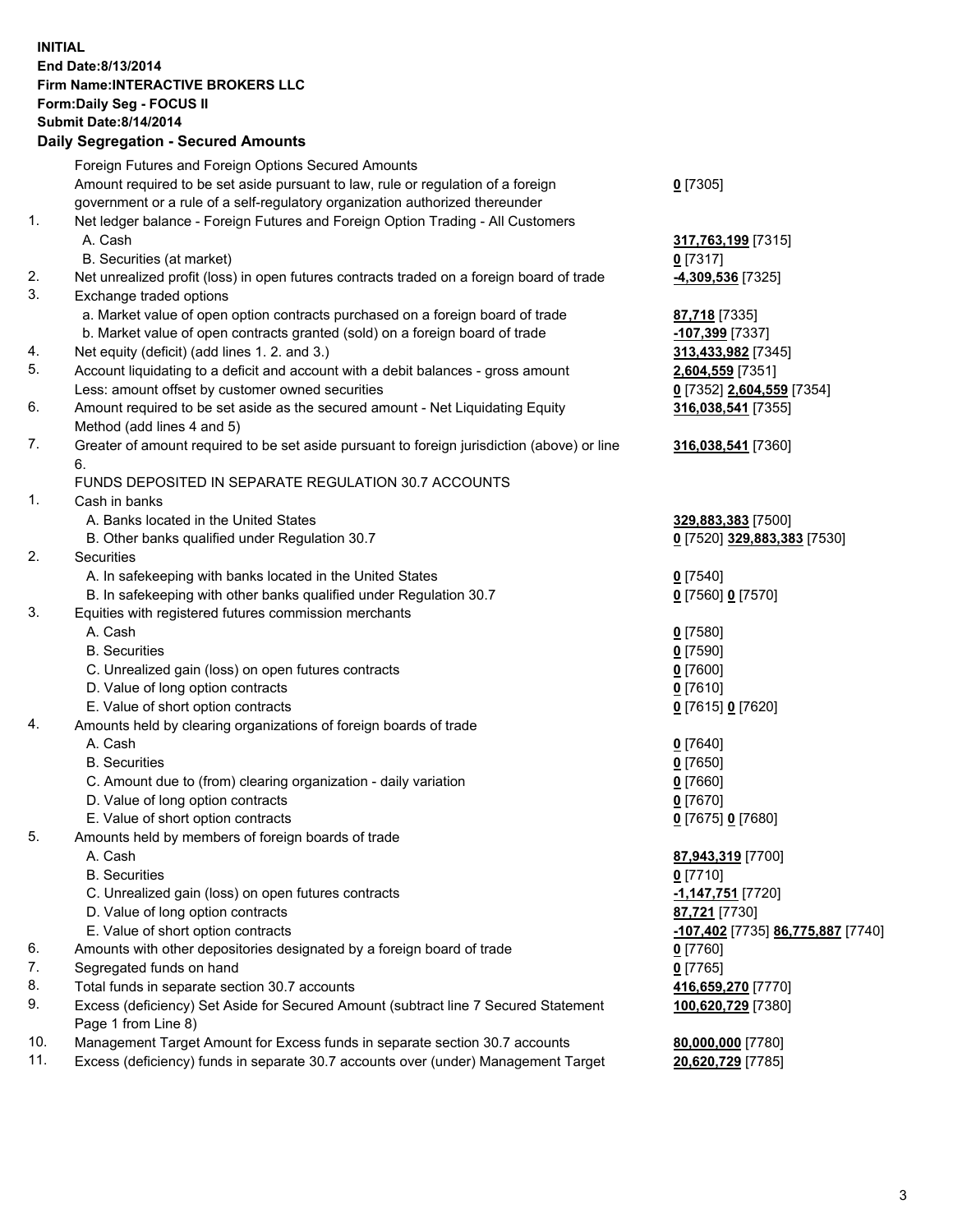**INITIAL End Date:8/13/2014 Firm Name:INTERACTIVE BROKERS LLC Form:Daily Seg - FOCUS II Submit Date:8/14/2014 Daily Segregation - Segregation Statement** SEGREGATION REQUIREMENTS(Section 4d(2) of the CEAct) 1. Net ledger balance A. Cash **2,255,600,578** [7010] B. Securities (at market) **0** [7020] 2. Net unrealized profit (loss) in open futures contracts traded on a contract market **-1,340,373** [7030] 3. Exchange traded options A. Add market value of open option contracts purchased on a contract market **73,971,203** [7032] B. Deduct market value of open option contracts granted (sold) on a contract market **-138,048,928** [7033] 4. Net equity (deficit) (add lines 1, 2 and 3) **2,190,182,480** [7040] 5. Accounts liquidating to a deficit and accounts with debit balances - gross amount **3,195,461** [7045] Less: amount offset by customer securities **0** [7047] **3,195,461** [7050] 6. Amount required to be segregated (add lines 4 and 5) **2,193,377,941** [7060] FUNDS IN SEGREGATED ACCOUNTS 7. Deposited in segregated funds bank accounts A. Cash **350,078,025** [7070] B. Securities representing investments of customers' funds (at market) **1,082,016,955** [7080] C. Securities held for particular customers or option customers in lieu of cash (at market) **0** [7090] 8. Margins on deposit with derivatives clearing organizations of contract markets A. Cash **10,623,371** [7100] B. Securities representing investments of customers' funds (at market) **84,471,678** [7110] C. Securities held for particular customers or option customers in lieu of cash (at market) **0** [7120] 9. Net settlement from (to) derivatives clearing organizations of contract markets **5,371,341** [7130] 10. Exchange traded options A. Value of open long option contracts **1,563,852** [7132] B. Value of open short option contracts **and the set of open short option contracts -3,295,039** [7133] 11. Net equities with other FCMs A. Net liquidating equity **-46,553,082** [7140] B. Securities representing investments of customers' funds (at market) **914,894,236** [7160] C. Securities held for particular customers or option customers in lieu of cash (at market) **0** [7170] 12. Segregated funds on hand **0** [7150] 13. Total amount in segregation (add lines 7 through 12) **2,399,171,337** [7180] 14. Excess (deficiency) funds in segregation (subtract line 6 from line 13) **205,793,396** [7190] 15. Management Target Amount for Excess funds in segregation **155,000,000** [7194]

16. Excess (deficiency) funds in segregation over (under) Management Target Amount Excess

**50,793,396** [7198]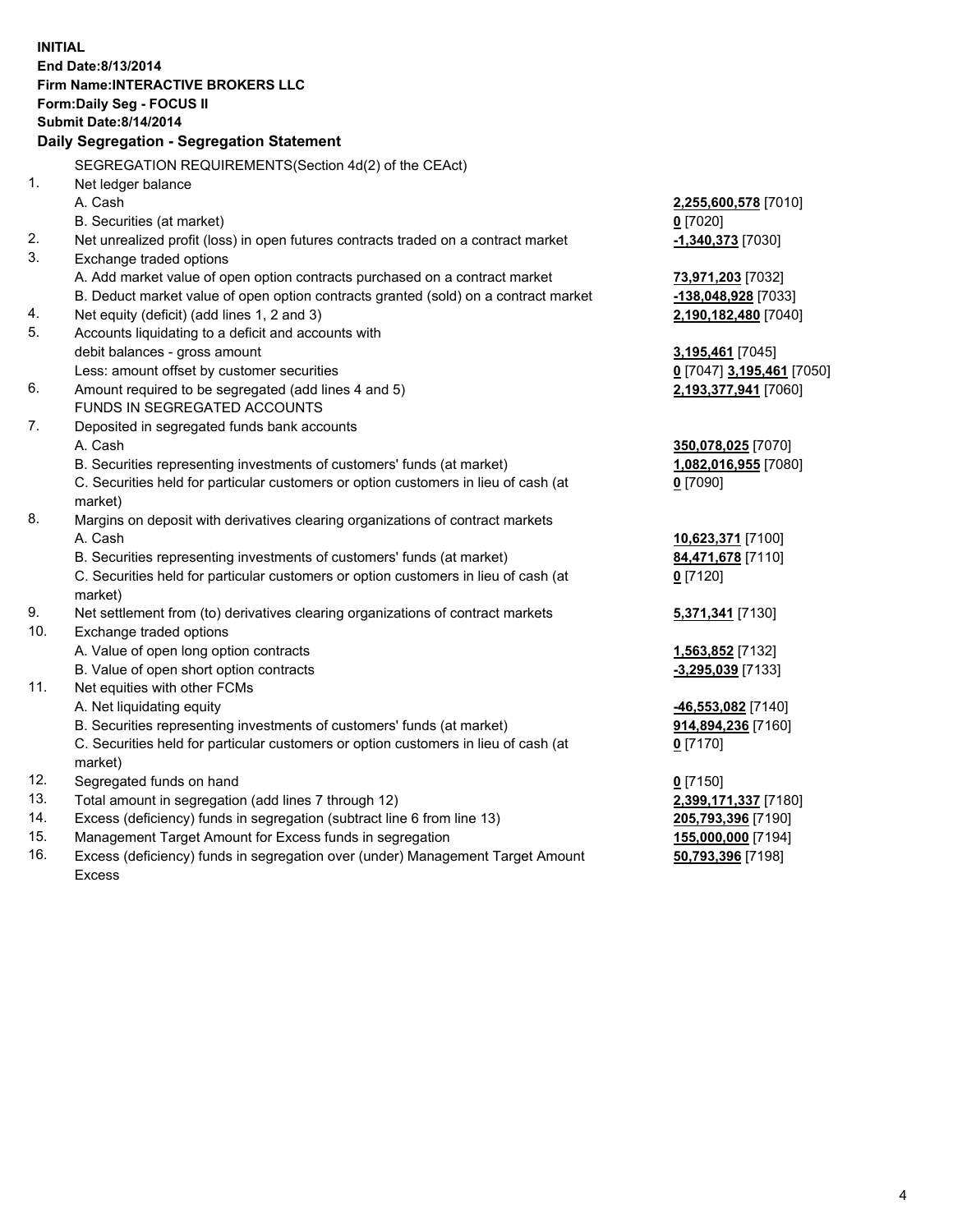## **INITIAL End Date:8/13/2014 Firm Name:INTERACTIVE BROKERS LLC Form:Daily Seg - FOCUS II Submit Date:8/14/2014 Daily Segregation - Supplemental**

| $\blacksquare$           | Total gross margin deficiencies - Segregated Funds Origin                              | 100,335 [9100] |  |
|--------------------------|----------------------------------------------------------------------------------------|----------------|--|
| $\blacksquare$           | Total gross margin deficiencies - Secured Funds Origin                                 | $0$ [9101]     |  |
| $\blacksquare$           | Total gross margin deficiencies - Cleared Swaps Customer Collateral Funds Origin       | $0$ [9102]     |  |
| $\blacksquare$           | Total gross margin deficiencies - Noncustomer and Proprietary Accounts Origin          | $0$ [9103]     |  |
| $\blacksquare$           | Total number of accounts contributing to total gross margin deficiencies - Segregated  | 4 [9104]       |  |
|                          | Funds Origin                                                                           |                |  |
| $\blacksquare$           | Total number of accounts contributing to total gross margin deficiencies - Secured     | $0$ [9105]     |  |
|                          | Funds Origin                                                                           |                |  |
| $\blacksquare$           | Total number of accounts contributing to the total gross margin deficiencies - Cleared | $0$ [9106]     |  |
|                          | Swaps Customer Collateral Funds Origin                                                 |                |  |
| $\overline{\phantom{a}}$ | Total number of accounts contributing to the total gross margin deficiencies -         | $0$ [9107]     |  |
|                          | Noncustomer and Proprietary Accounts Origin                                            |                |  |
|                          | Unlead a copy of the firmle delly margin report the ECM uses to issue margin solle.    |                |  |

Upload a copy of the firm's daily margin report the FCM uses to issue margin calls which corresponds with the reporting date.